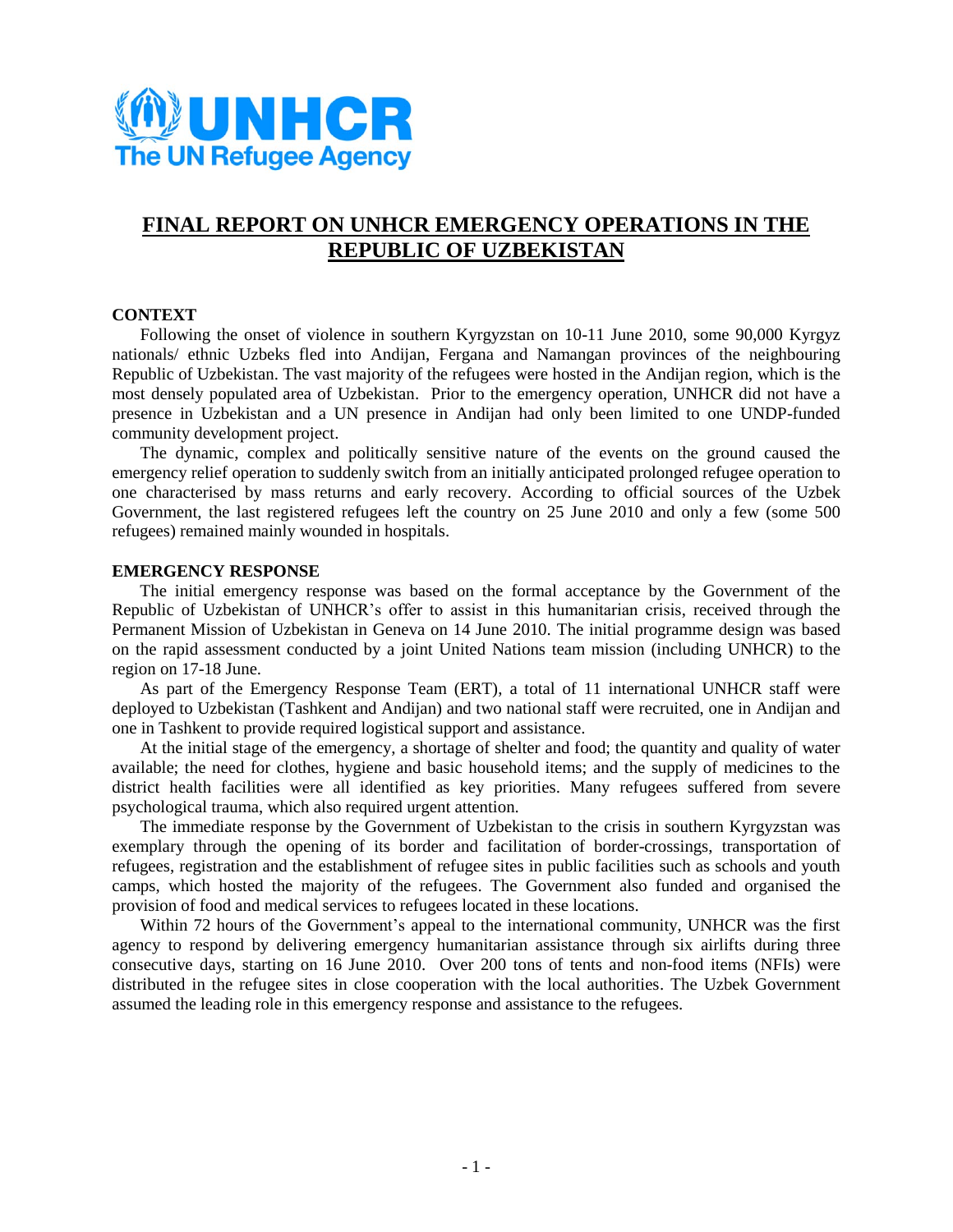

*Andijan airport, Uzbekistan on 16 June 2010: The first planes arrived at the airport in Andijan on 16 June 2010. The 240 tones of aid brought by 6 airplanes included tents, plastic sheets, jerry cans, kitchen sets and blankets.* 

UNHCR planning and emergency response was kept flexible in order to adapt to the rapidly changing operational environment. The initial response to the crisis focused on the supply and delivery of the tents and NFIs (for more than 45,000 refugees) to the local authorities for distribution in Andijan. The storage, transportation and distribution activities of the NFIs and tents were conducted by the Government, namely by the Ministry of Education (MoE) and the Ministry for the Emergency Situations, and monitored by UNHCR.

In addition to shelter and NFI assistance, UNHCR planned to assist the Government with registration and the provision of medical supplies, the coordination of the water and sanitation sector and psychosocial support to the adults. Advocacy and the promotion of access to protection, freedom of movement and respect for refugee rights were an integral component of the programming along with protection monitoring and particular support to persons with specific needs.

The preparation of the Flash Appeal for Uzbekistan, which included nine<sup>1</sup> UN agencies sought a total of USD 37.9 million and was prepared through joint UN planning and programming under the leadership of UNHCR. Of this total value, the requirement for UNHCR was USD 15.6 million. However, with increased repatriation to Kyrgyzstan encouraged by the Kyrgyz Government, the operational environment changed rapidly over the following days and the Flash Appeal was eventually withdrawn as the population moved back to Kyrgyzstan.

 $\overline{a}$ 

<sup>&</sup>lt;sup>1</sup> These nine agencies included OCHA, UNDP, UNESCO, UNFPA, UNHCR, UNICEF, UNIFEM, WFP, and WHO.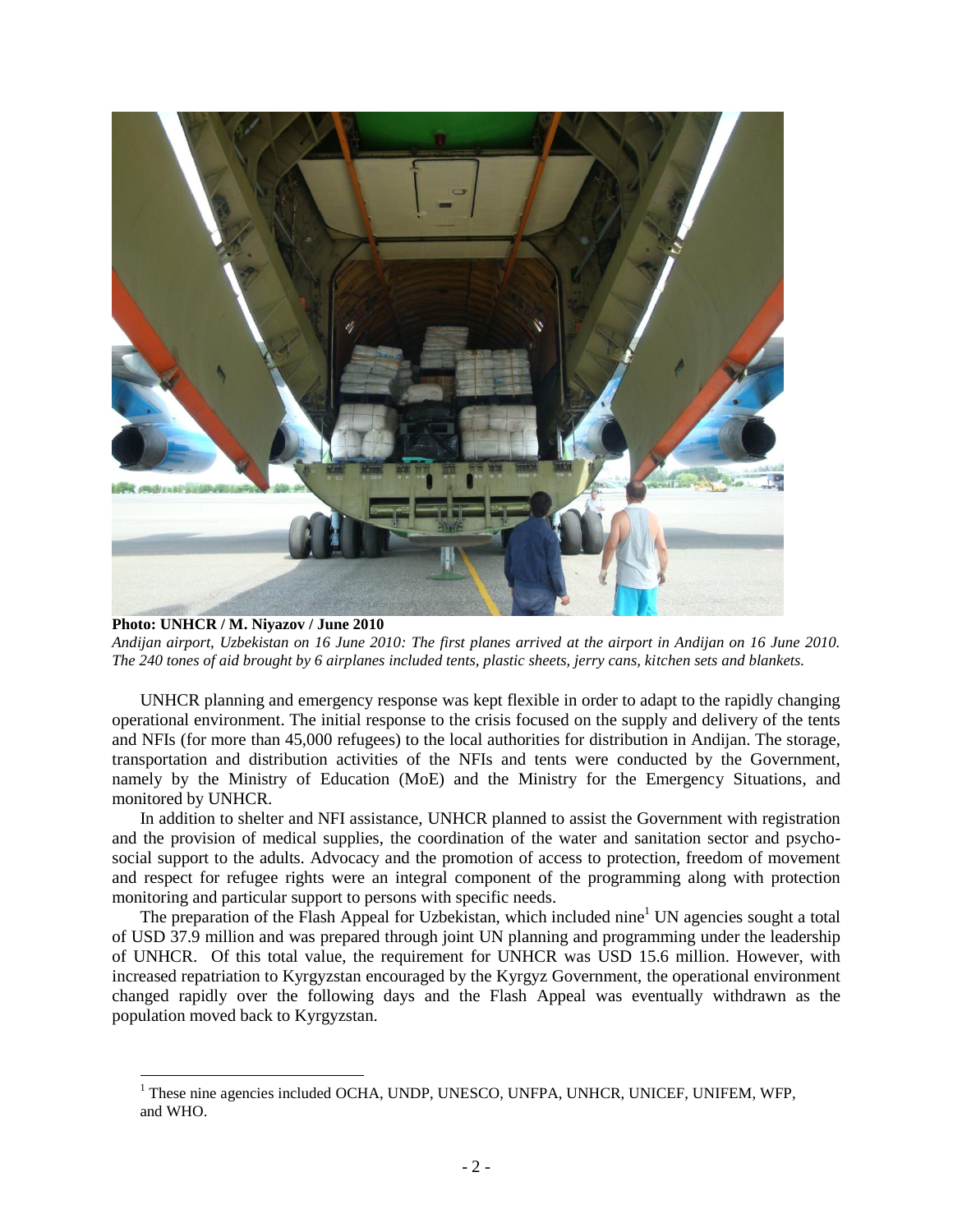The large scale repatriation necessitated the shifting of humanitarian assistance to return areas in Kyrgyzstan (Osh and Jalalabad). As such, the final phase of the operation included two joint UN crossborder convoys that transported the remaining humanitarian aid from Andijan to Osh on 30 June and 2 July. In total, 47 trucks (19 carrying UNHCR goods) were involved in the transfers. With the approval of UNHCR, a small quantity of NFI supplies (759 tents) was retained by the authorities in Uzbekistan as a contingency stock.

Of a total of 45,000 blankets received in Andijan in June, 19,750 were distributed in Andijan and 25,350 were released to Osh, Kyrgyzstan. Of a total of 2,400 tents received, 1,641 were released to Osh, and 759 were retained in stock with the Uzbekistan Government. Of a total of 9,000 plastic sheeting received, 8,802 were distributed in Andijan and 198 were released to Osh. Of a total of 9,000 kitchen sets received, 7,055 were distributed in Andijan and 1,945 were released to Osh. Finally, of a total of 18,000 jerry-cans received, 6,481 were distributed in Andijan and 11,519 were released to Osh.

## **COORDINATION**

Prior to the arrival of the UNHCR emergency teams in Uzbekistan, the overall coordination of the emergency response was carried out by the UN Resident Coordinator (UN RC) with the support of OCHA. As of 17 June, UNHCR assumed the lead role, in close coordination with UN RC and other sister UN agencies, and a sector approach was adopted.

UNHCR led the protection, education, shelter/NFI and WASH sectors in the operation. With few activities on the ground, however, coordination was limited to inter-agency collaboration, informationsharing and the design of a joint communication strategy vis-à-vis the Government and donors.

## **CHALLENGES**

The speed at which UNHCR was able to respond to the initial emergency was challenged by the lack of a permanent presence in the country prior to the events.

Communication channels between UN agencies (including UNHCR) and the Government, which had rapidly assumed the lead role in coordinating the response, also needed to be streamlined. Information from the Government was shared on a need-to-know basis causing significant challenges to the humanitarian response of international agencies. Furthermore, the massive return and the facilitating role of the Government in the return caused significant confusion on the ground among camp management officials, authorities, and UN and international humanitarian agencies.

#### **PROTECTION**

## **Access to the territory for people seeking asylum:**

There are approximately 12 border crossing points in the Andijan region, six on the border with Osh region and six bordering the Jalal Abad region of Kyrgyzstan. Uzbekistan authorities were quick to open informal crossing points in order to facilitate the entry of thousands of refugees. The border was also opened to those who did not have identification documents. There was little evidence that people were systematically refused access to the territory, however there were reports that men decided to stay behind or were strongly encouraged not to leave in order to guard their family property. This may also explain why they only constituted 3 per cent of the refugee population.

## **Registration and individual documentation:**

Government estimates of refugee numbers in the Andijan, Fergana and Namangan regions ranged from 90,000 to 100,000. Some 80,000 refugees were registered by the Government in Andijan province, 8,500 in Fergana and 3,500 in Namangan. According to statistics provided by the authorities, 54 per cent of the refugee population were children, 47 per cent were women and 3 per cent were men (mainly elderly and wounded men). UN and international NGOs relied fully upon the Government statistics, as it carried out the registration of new arrivals and returnees. There were also a considerable number of pregnant women who gave birth in Uzbekistan. However, birth certificates were not issued (only medical certificates).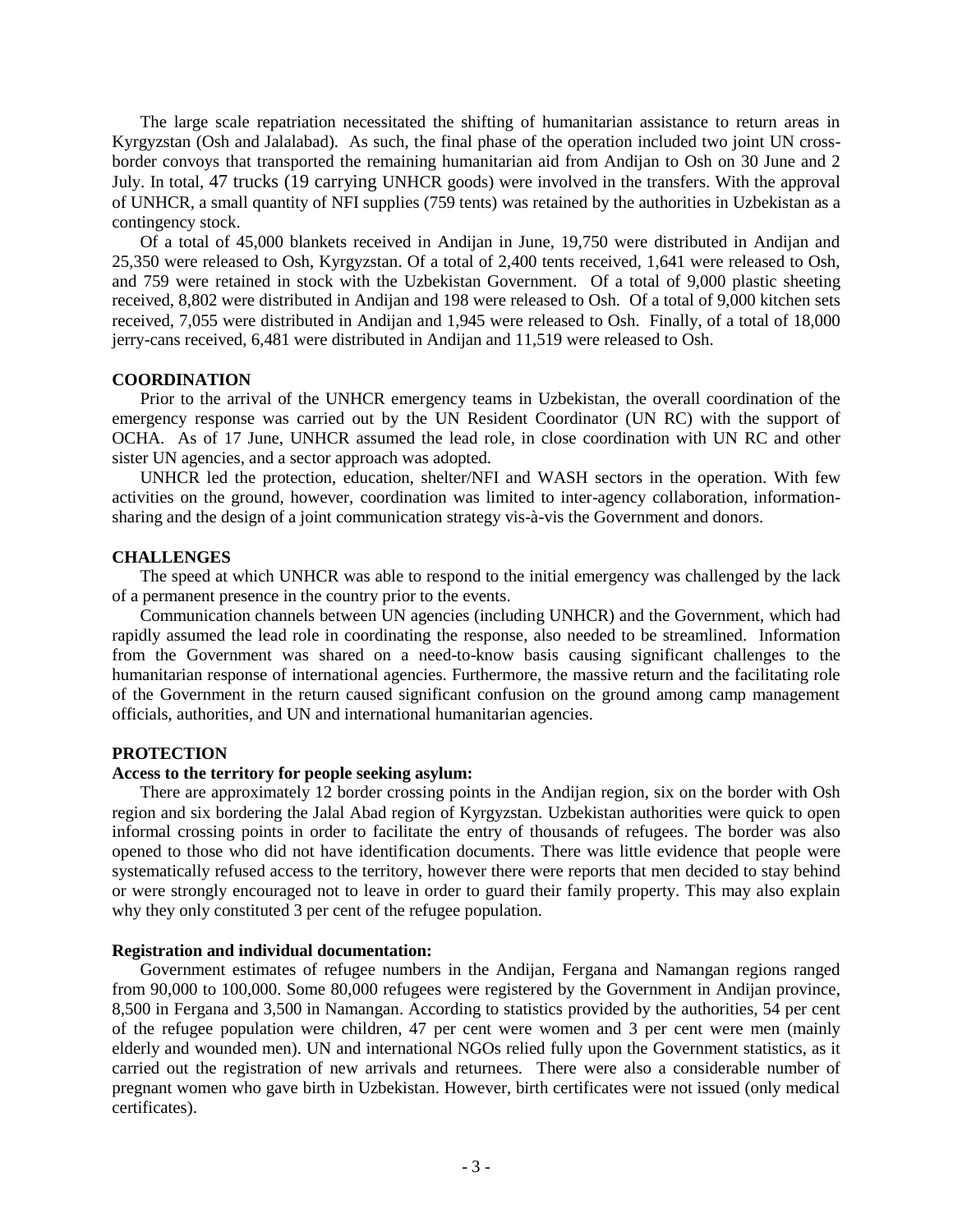#### **Camp situation and freedom of movement:**

There were approximately 46 refugee sites/camps in Andijan province, all in close proximity of the border with Kyrgyzstan. Schools, college buildings, summer camps, industrial collective centres, warehouses and garages were used for sheltering refugees. The camp sizes varied from 700 to 6,000 refugees. According to an initial assessment conducted by UNHCR, concerns existed with regard to the layout and site planning at these locations, i.e., distance between the tents and overcrowding in tents. An assessment of latrines and water points was not possible due to the restricted access given to international actors in the camps.



**Photo: UNHCR / N. Prokopchuk / June 2010**  *Refugee camp in Kara-Su, Andijan province of Uzbekistan, hosted some 2,700 refugees, mainly from the Osh region of Kyrgyzstan.* 

Refugees were restricted to the camps and did not enjoy freedom of movement. It was reported that an estimated number of 60 to 500 refugees stayed with host families. It was Government policy, however, that assistance would not be provided to those staying outside the camps.

#### **Refugees traumatized by the violence and survivors of sexual and gender-based violence:**

UNHCR received reports that there were more victims of sexual and gender-based violence (SGBV) among the refugee caseload who fled Osh compared to those from Jalal Abad. The UNHCR team attempted to provide counselling to refugee women and girls as well as to collect more information on the matter, however as the issue remains sensitive in local culture, many victims were unwilling to identify themselves and discuss their situation. Some victims, including minors, reportedly received medical